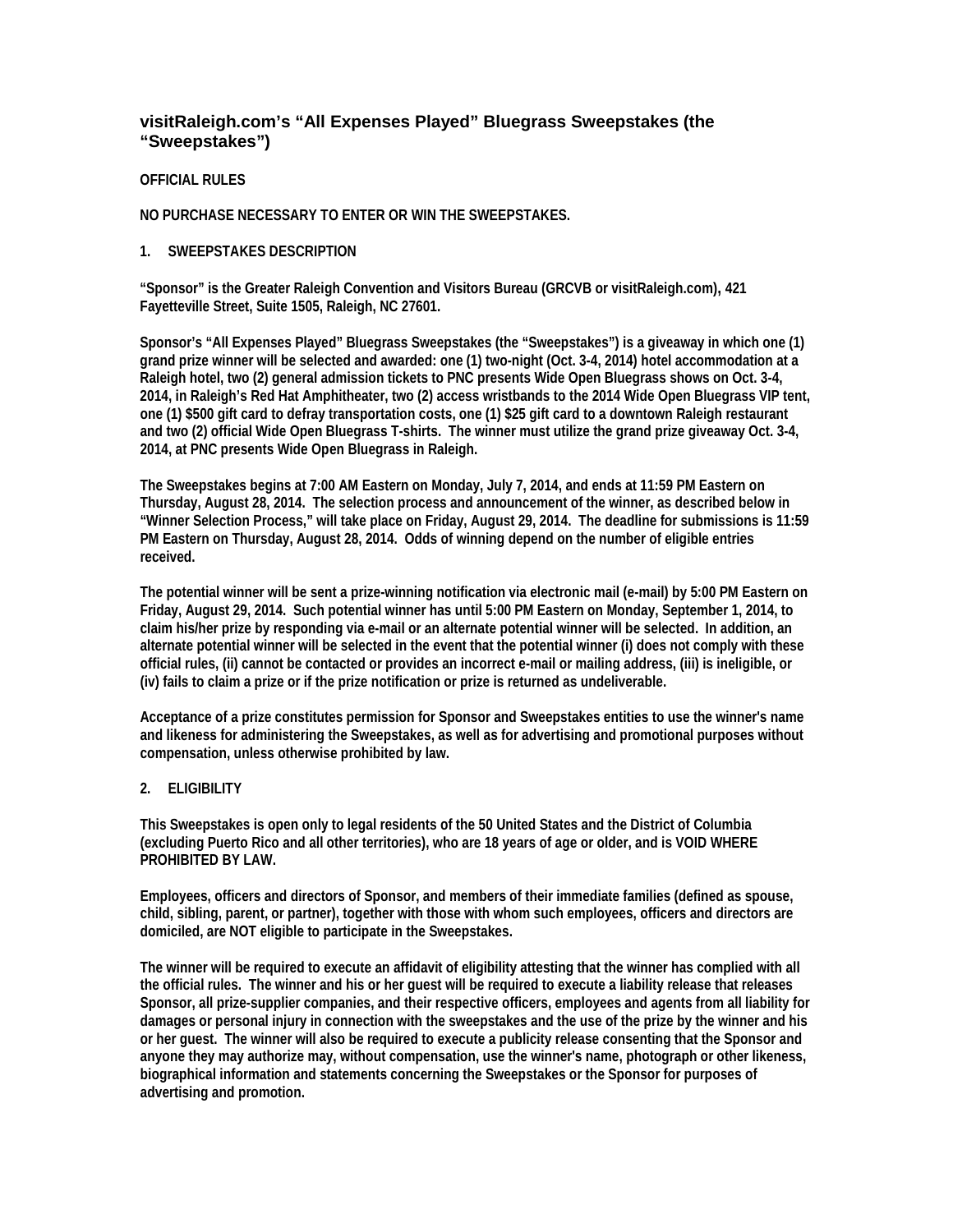## **3. HOW TO SUBMIT A SWEEPSTAKES ENTRY**

**Any individual wishing to compete in the Sweepstakes ("Entrant") must enter in this manner:**

- **1. Go to http://www.visitRaleigh.com/bluegrass.**
- **2. Fill out the contact information including your first and last name, email address, phone number, and mailing address before 11:59 PM Eastern on Thursday, August 28, 2014 (an "Entry").**

### **4. WINNER SELECTION PROCESS**

**One (1) grand prize winner will be selected randomly from all eligible Entries on Friday, August 29, 2014, using the following process:**

- **1. Sponsor will keep a record of each Entry in a computer database, assign a number to each Entry, and utilize a random number generator to pick the winner.**
- **2. Due to the volume of requests we receive, we cannot and will not answer ANY questions about the Sweepstakes via e-mail. The information you need is all right here.**
- **3. In the event of a dispute as to the winner's identity, entries will be deemed made by the holder of the e-mail account associated with the winning Entry.**
- **4. After Sponsor's confirmation of the winner's eligibility and compliance with the official rules, the name of the winner will be posted at http://www.visitRaleigh.com/bluegrass.**

## **5. CONDITIONS OF SWEEPSTAKES ENTRY**

**All Entries become the property of the Sponsor and will not be acknowledged or returned. By entering, Entrants accept and agree to be bound by these Official Rules, including the decisions of the Sponsor which are final and binding in all respects.** 

**As conditions of entry into the Sweepstakes, each Entrant:**

- **WARRANTS AND REPRESENTS THAT THE ENTRANT OWNS ALL RIGHTS TO THE MATERIALS HE/SHE IS SUBMITTING (COLLECTIVELY, THE "SWEEPSTAKES ENTRY MATERIALS").**
- **Irrevocably grants to Sponsor, and its affiliates, legal representatives, assigns, agents and licensees, a worldwide, royalty-free, non-exclusive, sub licensable, unconditional, perpetual and transferable right and license to copyright (only as applicable), reproduce, encode, store, modify, copy, transmit, publish, post, broadcast, display, edit for length and content, publicly perform, adapt, exhibit and/or otherwise use or reuse (without limitation as to when or to the number of times used), the Entrant's name, address, image, likeness, statements, biographical material and Sweepstakes Entry Materials, including, but not limited to, any additional images and other materials relating to the Entrant and arising out of his/her participation in this Sweepstakes (with or without using the Entrant's name) (collectively, the "Additional Materials") (in each case, as submitted or as edited/modified in any way, whether by the Sponsor, its licensees, or assigns, in the Sponsor's sole discretion) in any media throughout the world for any purpose, without limitation, and without additional review, compensation, or approval from the Entrant or any other party.**
- **Irrevocably grants to Sponsor, and its affiliates, legal representatives, assigns, agents and licensees, a worldwide, royalty-free, non-exclusive, sub licensable, unconditional, perpetual and transferable right and license to use the Sweepstakes Entry Materials for advertising, promotional or any other commercial purposes, including without limitation, the right to publicly display, reproduce and distribute the Sweepstakes Entry Materials in any other media, now known or hereafter devised, discovered or developed, throughout the world or universe, in perpetuity, in and/or via any format whatsoever, including, without limitation, any and all rights to license any of the same to any third parties, including, without limitation, Sponsor's ability to**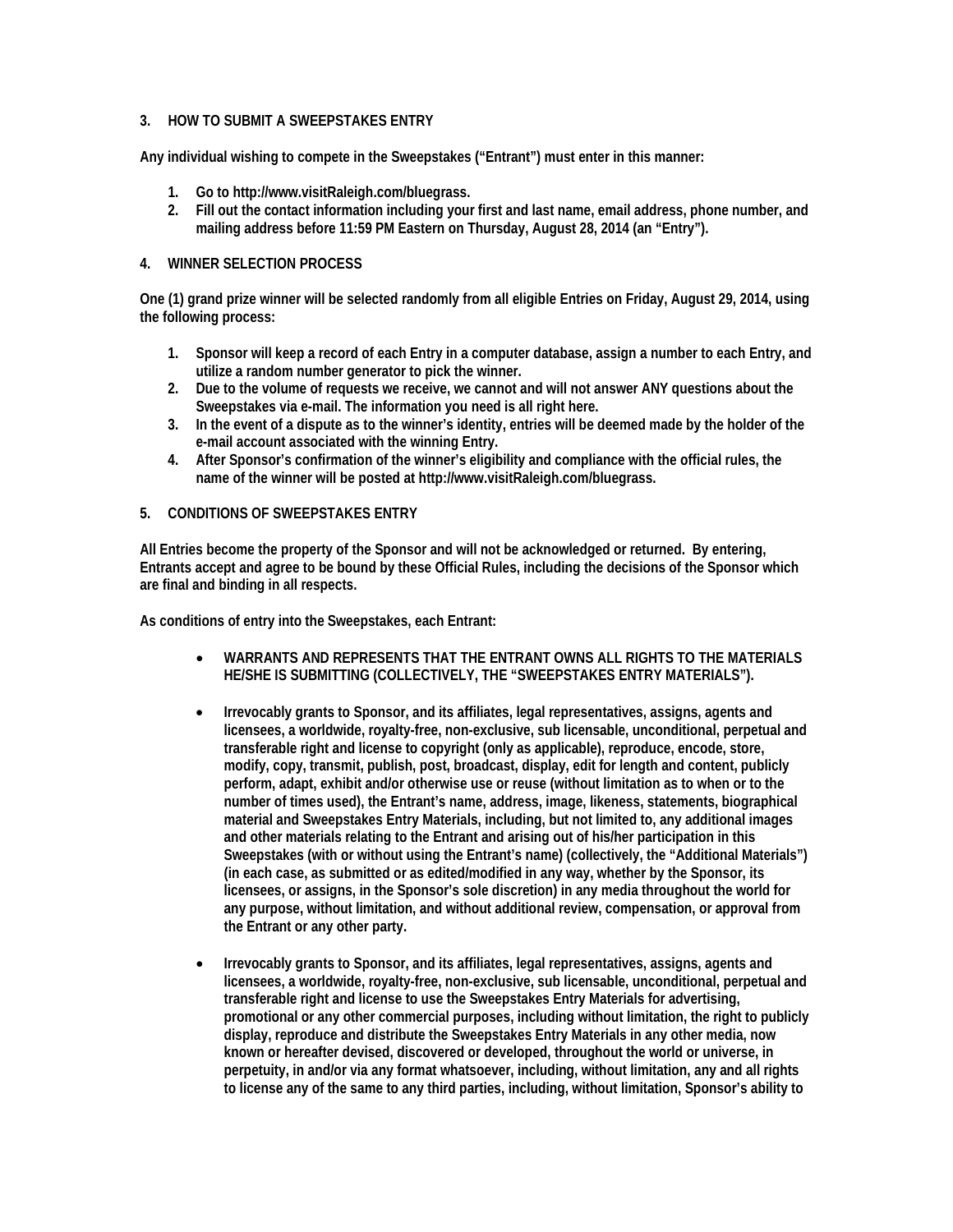**publish, reproduce and otherwise use. Entrant's name may be published on any Sponsor-owned website.**

- **Forever waives any rights of privacy, intellectual property rights, and any other legal or moral rights that may preclude Sponsor's use of the Entrant's Sweepstakes Entry Materials or Additional Materials, or require the Sweepstakes Entrant's permission for Sponsor to use them for promotional purposes, and agrees to never sue or assert any claim against the Sponsor's use of those materials.**
- **Agrees to indemnify and hold the Sponsor and its respective affiliates, officers, directors, agents, co-branders or other partners, and any of their employees (collectively, the "Sweepstakes Indemnitees"), harmless from any and all claims, damages, expenses, costs (including reasonable attorneys' fees) and liabilities (including settlements), brought or asserted by any third party against any of the Sweepstakes Indemnitees arising out of or in connection with the Sweepstakes, including, but not limited to, (a) any Sweepstakes Entry Materials or Additional Materials (including, but not limited to, any and all claims of third parties, whether or not groundless, based on the submission of such other material or based on trademark, copyright, or other intellectual property rights, right of publicity, right of privacy or defamation); (b) any breach by Entrant of any warranty, agreement or representation contained in the Official Rules or in any documentation submitted by Entrant; (c) the Entrant's conduct during and in connection with this Sweepstakes; or (d) the acceptance of any prize.**

## **6. SPONSOR'S RIGHT TO DISQUALIFY ENTRY OR TERMINATE SWEEPSTAKES**

**At any time during the Sweepstakes, Sponsor reserves the right, in its sole and unfettered discretion, to disqualify and remove any Entry that is corrupted, is not received correctly or that Sponsor believes does not meet the spirit or requirements of the Official Rules.** 

**The Sponsor disclaims any responsibility for any problems or technical malfunctions of any telephone network or lines, computer on-line systems, servers or providers, computer equipment, software, failure of email or on account of technical problems or traffic congestion on the Internet or at any Web site or combination thereof, including injury or damage to participants or to any other person's computer related to or resulting from participating or downloading materials in connection with the Sweepstakes.**

**The Sponsor disclaims responsibility for lost, late or misdirected entries.**

**The Sponsor reserves the right to cancel, terminate, modify or suspend the Sweepstakes in the event that the Sweepstakes is not capable of running as planned, including infection by computer virus, bugs, tampering, unauthorized intervention, fraud, technical failure, or any other causes beyond the control of Sponsor which corrupt or affect the administration, security, fairness, integrity or proper conduct of the Sweepstakes.**

**The decisions of the Sponsor on this and all matters relating to the Sweepstakes are final and binding.**

## **7. PRIZES**

**One (1) grand prize winner will be selected and awarded: one (1) two-night (Oct. 3-4, 2014) hotel accommodation at a Raleigh hotel, two (2) general admission tickets to PNC presents Wide Open Bluegrass shows on Oct. 3-4, 2014, in Raleigh's Red Hat Amphitheater, two (2) access wristbands to the 2014 Wide Open Bluegrass VIP tent, one (1) \$500 gift card to defray transportation costs, one (1) \$25 gift card to a downtown Raleigh restaurant and two (2) official Wide Open Bluegrass T-shirts. The winner must utilize the grand prize giveaway Oct. 3-4, 2014, at PNC presents Wide Open Bluegrass in Raleigh.**

**The total grand-prize package has a fair market value of \$1,075.00. If the winner is unable to utilize any portion of the prize during the time period specified, then the winner forfeits that portion of the prize package. The prize is non-transferable and shall be deemed to have no cash value. All unclaimed and/or unused portions of the prize may not be used as sales or trade incentives for employees of Sponsor, their agencies or clients.**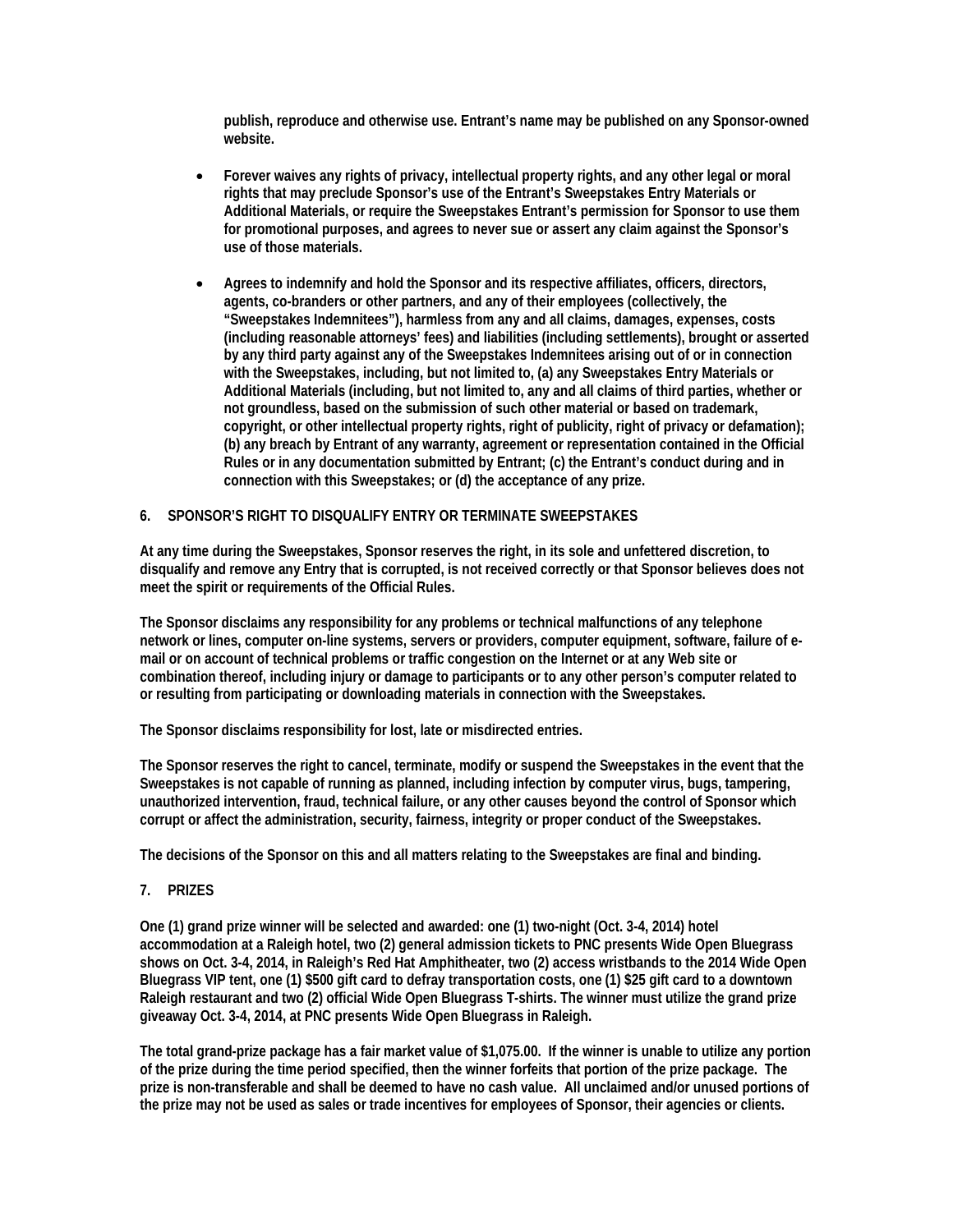**No prize substitution is permitted, except by Sponsor, which reserves the right to substitute any prize of equal or comparable value including cash in the event of prize unavailability.** 

**ALL FEDERAL, STATE AND LOCAL TAXES, FEES AND SURCHARGES APPLICABLE TO THE PRIZE ARE THE SOLE RESPONSIBILITY OF THE WINNER. The winner acknowledges and agrees that, as a condition of being awarded the prize, the winner must sign and return, within two (2) days following attempted notification, a standard release form. Noncompliance within this time period may result in disqualification and an alternate the winner may be selected.**

**If a prize-supplier company is unable to perform for any reason during the time period specified, the balance of the prize will be awarded in full satisfaction of prize award.**

## **8. OTHER RESTRICTIONS AND EXCLUSIONS**

**Prize package fulfillment is subject to availability and restrictions of the Sponsor and the participating hotels and other prize providers. Contact the Greater Raleigh Convention and Visitors Bureau for specific reservations.**

**Items NOT included as part of the prize which are the responsibility of the winner include: additional room occupants, meals and sundries, transportation, travel insurance, room service, laundry service, spa treatments, alcoholic beverages, local and long distance telephone calls, merchandise and souvenirs other than those T-shirts provided as prizes, incidental expenses, additional tips & gratuities, income taxes and all other costs and expenses not otherwise mentioned herein.**

### **9. LIMITATIONS OF LIABILITY**

**Sponsor assumes no responsibility for any computer, online, telephone transmission or technical malfunctions that may occur during participation in the Sweepstakes (including, without limitation, the voting phase of the Sweepstakes), or theft, destruction or unauthorized access to, or alteration of, Sweepstakes Entry Materials or Additional Materials. Sponsor is not responsible for any incorrect or inaccurate information, whether caused by website users, Entrants, or any of the equipment or programming associated**  with or utilized in the Sweepstakes, or for any technical or human error which may occur in the processing of **submissions or votes in the Sweepstakes. Sponsor assumes no responsibility for any error, omission, interruption, deletion, defect, delay in operation of transmission, failures or technical malfunction of any telephone network or lines, computer online systems, servers, providers, computer equipment, software, email, players or browsers, whether on account of technical problems, traffic congestion on the Internet or at any website, or on account of any combination of the foregoing (including but not limited to any such problems which may result in the inability to access the Sweepstakes Site or to submit Entry Materials in connection with the Sweepstakes). Sponsor is not responsible for any injury or damage to participants or to any computer related to or resulting from participating or downloading materials in this Sweepstakes. If, for any reason, the Sweepstakes is not capable of running as planned, including infection by computer virus, bugs, tampering, unauthorized intervention, fraud, technical failures, or any other causes beyond the control of Sponsor which corrupt or affect the administration, security, fairness, integrity or proper conduct of this Sweepstakes, Sponsor reserves the right at its sole discretion to cancel, terminate, modify or suspend the Sweepstakes and select the winner from among that portion of the Sweepstakes that has not been compromised, if any. Sponsor reserves the right to cancel this Sweepstakes at any time without obligation or prior notice.**

#### **10. ARBITRATION/CHOICE OF LAW**

**Except where prohibited, Entrants agree that: (1) any and all disputes, claims, and causes of action arising out of or connected with this Sweepstakes, any prize awarded, or the determination of the winner, shall be resolved individually, without resort to any form of class action, and exclusively by binding arbitration pursuant to the Rules of the American Arbitration Association, then effective, and (2) any and all claims, judgments and awards shall be limited to actual out-of-pocket costs incurred, including costs associated with**